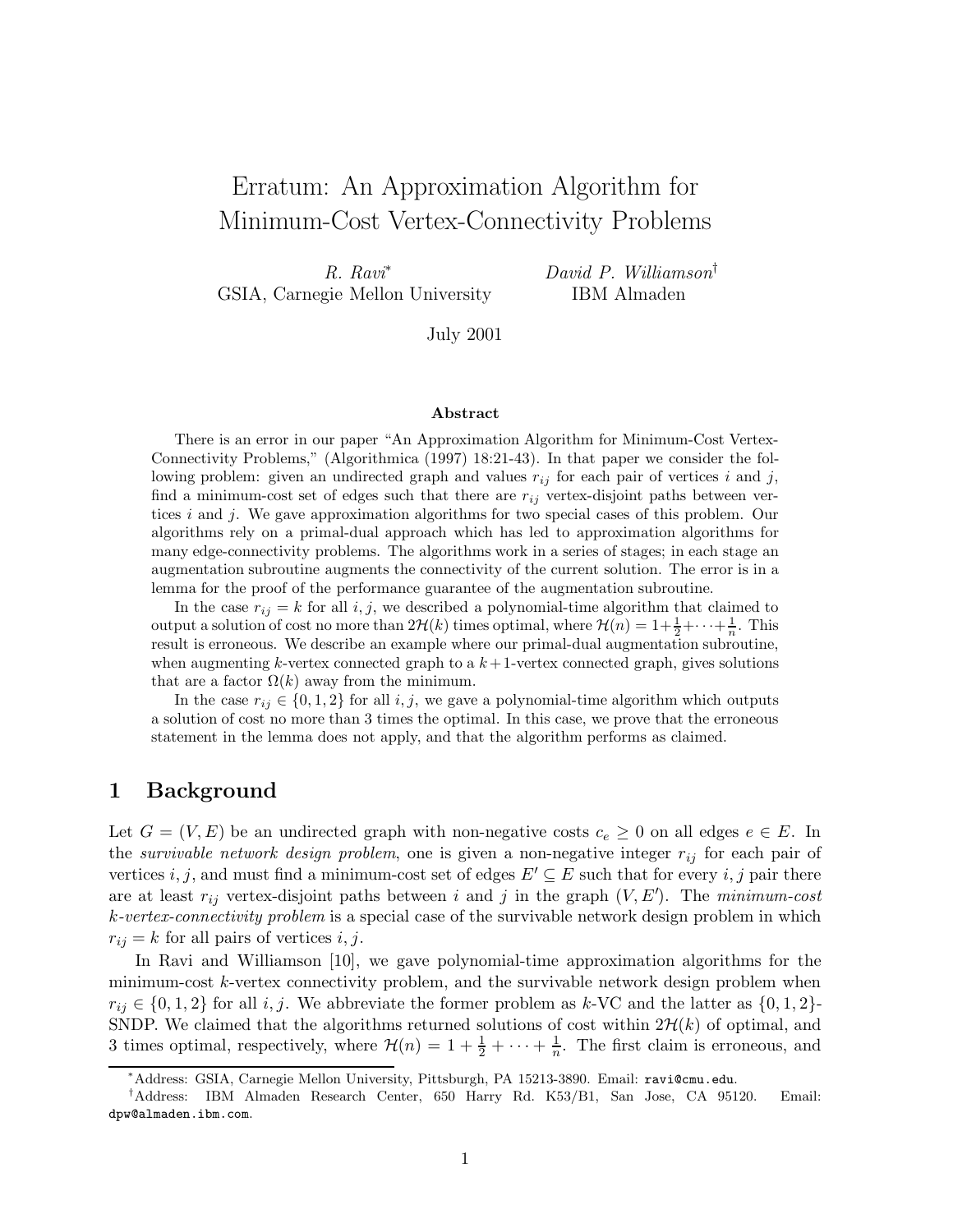in this note we describe the error and give an example showing that our algorithm can be quite far from optimal for k-VC. However, our 3-approximation algorithm for  $\{0, 1, 2\}$ -SNDP is still correct, and in this note we show why the error that causes problems in the previous case does not affect this algorithm.

In what follows, we assume that the reader is familiar with the notation, algorithms, and proofs of [10]. Our paper flowed out of a line of research on designing approximation algorithms for edge-connectivity problems [1, 5, 6, 8, 11]. The algorithms of our paper followed the general approach of these algorithms. The algorithms break down the problem into a number of phases. In each phase, we specify certain vertex sets  $S, S'$  that must be augmented; that is, we must select an additional edge from  $\delta(S : S')$  for each specified  $S, S'$ , where  $\delta(S : S')$  is the set of edges with one endpoint in  $S$  and one in  $S'$ . This augmentation problem is formulated as an integer programming problem, and the problem is solved by using a variant of the primal-dual method.

The error in [10] is contained in the proof of the performance guarantee of the primal-dual algorithm for the augmentation problem. Specifically, there is an erroneous statement in Lemma 4.7. We describe the error in Section 2 of this note. We had claimed that the performance guarantee for each phase of the algorithm would hold if three conditions held on a function  $h$  encoding the vertex sets  $S, S'$  that needed to be augmented. These three conditions are summarized in page 36 (just before Corollary 4.8) in [10]. Because of the error in Lemma 4.7, Corollary 4.8 as stated is wrong. We elaborate on the consequences for the two main results in [10] below.

In the case of k-VC, we do not have a  $2\mathcal{H}(k)$ -approximation algorithm as claimed because Lemma 4.7 does not hold when applied to the algorithm for the augmentation problems arising in phases of the k-vertex-connectivity algorithm. In Section 3 of this note, we describe a counterexample to the claimed performance guarantee. The example shows that the algorithm used for augmenting a p-vertex-connected graph to a  $(p+1)$ -vertex-connected graph can give a solution of cost a factor of  $\Omega(p)$  more than the optimum cost. Thus Theorem 4.1 is wrong for this case, as are Theorem 4.2 and Corollary 4.3.

However, for  $\{0, 1, 2\}$ -SNDP, the statement that is incorrect in Lemma 4.7 in general can be shown to hold. In Section 4 of this note, we provide a complete proof. This also shows that Theorem 4.1 is true for the {0, 1, 2}-SNDP, and consequently shows that Theorem 4.4 is correct.

### 2 The Error in the Proof of Lemma 4.7

The strategy used in [10] to prove Theorem 4.1 and Corollary 4.8 follows that in Section 5 of Williamson et al. [11]. The idea is to use induction over the iterations of the primal-dual algorithm and show that in any iteration,

$$
\sum_{C \in \mathcal{C}} |\delta_{F'}(C : \zeta_I(C))| \le 2|\mathcal{C}|. \tag{1}
$$

Here  $\mathcal C$  is the collection of active sets in this iteration,  $F'$  is a minimal set of edges needed to solve the augmentation problem, and  $I$  is a set of preexisting edges from previous phases. A proof of this inequality in every iteration implies the performance guarantee given in Theorem 4.1.

Consider the set of edges Y defined as  $Y = \bigcup_{C \in \mathcal{C}} \delta_{F'}(C : \zeta(C))$ . These edges must have been added during or after the current iteration. We show in Lemma 4.5 the existence of a witness set for each edge. For each edge  $e \in Y$  there exists a witness set  $S_e \subset V$  such that

$$
1. \ \delta_{F'}(S_e:\zeta(S_e))=\{e\},\
$$

2.  $S_e$  is violated in the current iteration,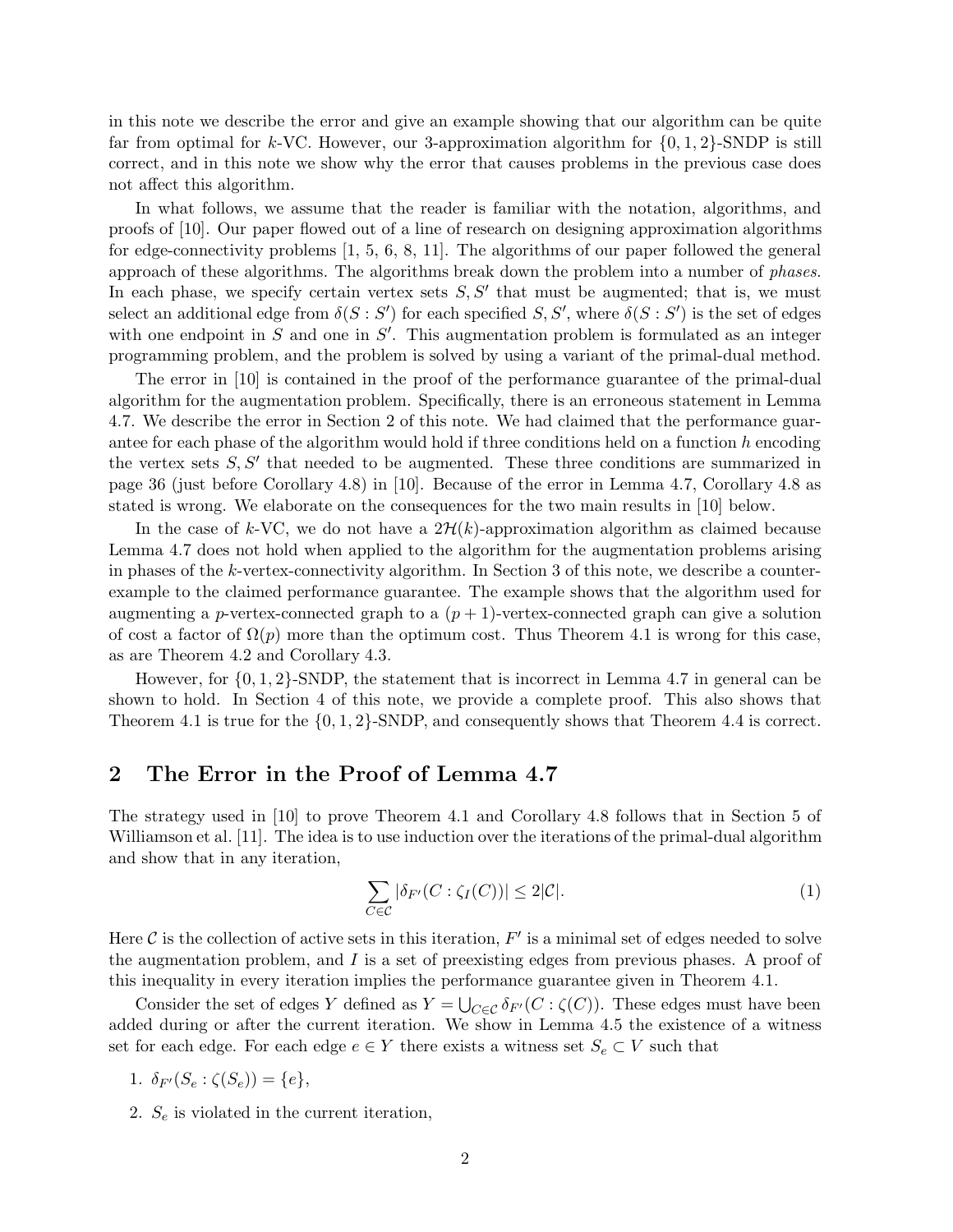3. For each  $C \in \mathcal{C}$  either  $C \subseteq S_e$  or  $C \cap S_e = \emptyset$ .

This lemma continues to hold. We then considered a collection S of sets  $S_e$  satisfying the conditions of Lemma 4.5, taken over all the edges  $e$  in Y. We called  $S$  a witness family and required that there exists a laminar witness family for the function  $h$  defined in the augmentation problem. Lemmas 4.12 and 4.13 are also correct; these lemmas show the existence of laminar witness families for the augmentation problems arising from the k-VC and  $\{0, 1, 2\}$ -SNDP.

For the remaining proof of the inequality, we essentially followed the proof of Williamson et al. in  $[11]$ . We first added the set V to the witness family. The family can then be viewed as defining a tree H with a vertex  $v_S$  for each  $S \in \mathcal{S}$  and edge  $(v_S, v_T)$  if T is the smallest element of S properly containing S. To each active set  $C \in \mathcal{C}$  we associated the smallest set  $S \in \mathcal{S}$  that contains it. We colored the vertices of the tree  $H$ : a vertex  $v<sub>S</sub>$  is colored red if S is associated with some active set C and colored blue otherwise. Let  $\mathcal{L}(v_S)$  be the collection of active sets associated with a red vertex  $v<sub>S</sub>$ .

In Lemma 4.6, we showed the simple fact that the tree  $H$  has at most one blue leaf.

In Lemma 4.7, we claimed that for any red vertex  $v<sub>S</sub>$  in H, the degree of  $v<sub>S</sub>$  in the tree H is at least  $\sum_{C \in \mathcal{L}(v_S)} |\delta_{F'}(C : \zeta(C))|$ . The lemma is used in a charging scheme that implies inequality (1). This lemma is wrong. The proof went as follows:

Note that the one-to-one mapping between the edges of Y and the witness sets implies a one-to-one mapping between the edges of Y and the edges of  $H$ : each witness set S defines a unique edge  $(v<sub>S</sub>, v<sub>T</sub>)$  of H, where T contains S. Consider any edge  $e \in \delta_{F'}(C : \zeta(C))$  for some  $C \in \mathcal{C}$ . Let  $(v_{S_e}, v_T)$  be the edge defined by the witness set  $S_e$ . The active set C must be associated with either  $v_{S_e}$  or  $v_T$ .

The error in the proof is in this last statement. Since C is a minimal violated set and  $S_e$  is a violated set, we know that either  $C \subseteq S_e$  or  $C \cap S_e = \emptyset$ . We prove below (in Claim 4.1) that if  $C \subseteq S_e$  then C is associated with  $S_e$ . However, it is not in general the case that if  $C \cap S_e = \emptyset$ then  $C$  is associated with  $T$ .

In the case of edge connectivity, the proofs in Williamson et al. [11] consider edges  $Y =$  $\bigcup_{C \in \mathcal{C}} \delta_{F'}(C)$ , and  $e \in Y$ . It is not hard to see that the problematic statement of Lemma 4.7 is true in this case. Suppose not. If  $C \cap S_e = \emptyset$ , then C is associated with some witness set X, and either  $X \supset T \supset S_e$  or  $X \cap S_e = \emptyset$ . In the former case, e has one endpoint in  $S_e \subset T$  and one in  $C \subseteq X - T$ . Thus  $e \in \delta_{F'}(T)$ , which either contradicts property (1) of the witness set T, or the property that there is exactly one set in  $S$  that is a witness set for e. In the latter case, e has an endpoint in  $S_e \subset V - X$  and another in  $C \subseteq X$ , so that  $e \in \delta_{F'}(X)$ . This leads to a contradiction as above.

However, as we will show in the next section, this proof breaks down in the case of vertex connectivity, since it can be the case that  $e \in \delta_{F'}(T)$  but  $e \notin \delta_{F'}(T : \zeta(T))$ . Thus this does not contradict the property of  $T$  as a witness set or  $S$  as a witness family.

This renders Lemma 4.7, and consequently Theorem 4.1 and Corollary 4.8 incorrect. In the next section, we show a counterexample to these three claims for the k-vertex-connectivity augmentation problem. In the following section, however, we "salvage" our result for the  $\{0,1,2\}$ -SNDP in [10] and show why the counterparts of these claims (the part of Theorem 4.1 for {0,1,2}-SNDP, and consequently Theorem 4.4) continue to hold.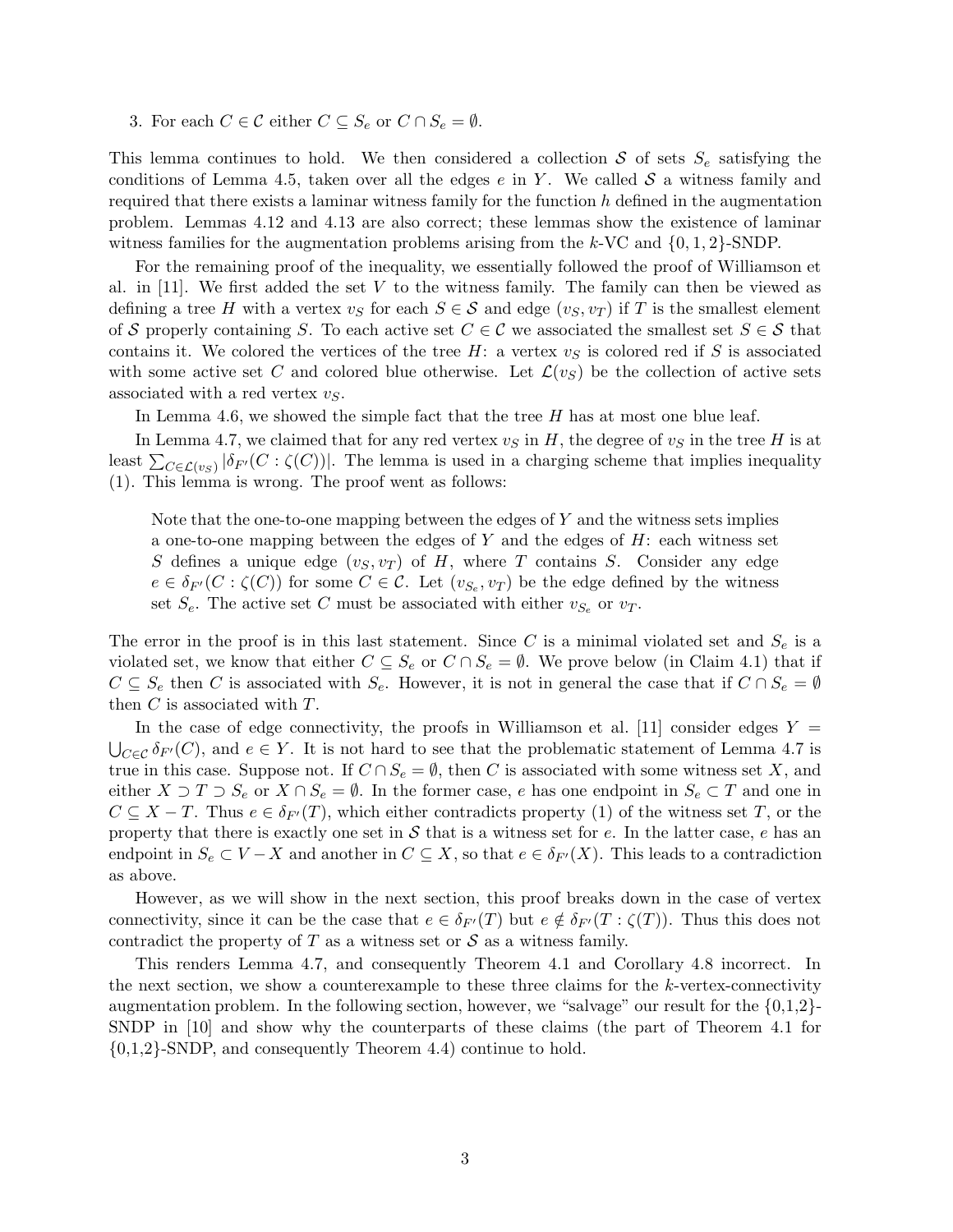## 3 The Error in the Algorithm for  $k$ -VC

We recall the high-level structure of the algorithm for  $k$ -VC. The algorithm consists of k phases, and each phase adds edges to the current solution, starting initially with the empty set of edges at the beginning of phase 1. The idea is that at the end of phase  $p$ , our set of edges should form a p-vertex-connected graph on the set of vertices of the input graph. We denote our set of edges at the end of phase p as  $F_p$ . In phase p we must augment the  $(p-1)$ -vertex-connected edge set  $F_{p-1}$  to the p-vertex-connected  $F_p$ .

Figure 1 shows an example where the inequality (1) fails to hold, in the case of augmenting from a k-vertex connected graph to a  $(k+1)$ -vertex connected graph. The example is structured as follows. The dashed edges are those added in the augmentation; all other edges are present from previous phases. Let  $F'$  be the set of augmentation edges and  $I$  be the set of all other edges. Each rectangle with a number  $x$  in it denotes a complete graph on  $x$  vertices. Pairs of rectangles connected by two lines means that there is a complete bipartite graph between the nodes of the two cliques. Similarly, the nodes  $v_i$  connected to the rectangles labeled k at the bottom of the figure have edges to all  $k$  vertices in those cliques. (The thick and dashed edges incident to the  $w_j$  nodes are single edges). We define some sets of nodes. Let set  $S_{i,j}$  be the set of vertices containing  $v_i$  and the first j cliques above it (that is, those labeled k,  $k-1, \ldots, k-j+1$ ). By definition,  $S_{i,0} = \{v_i\}.$ 

In the case of this example, the active sets  $\mathcal C$  consist of the singleton sets of the vertices  $v_1, \ldots, v_k$  and  $w_1, \ldots, w_{k/2}$ , since each of these has exactly k node neighbors. In the augmentation, edges are added from  $w_1$  to each of  $v_1, v_2, \ldots, v_k$ ,  $w_2$  to some node in each of the k-cliques,  $w_3$ to each of the  $(k - 1)$ -cliques, and so on. We claim that this is a minimal augmentation. In particular, we claim that the sets  $S_{i,j}$  are witness sets for the augmentation edges for  $i = 1, \ldots, k$ ,  $j = 0, \ldots, k/2 + 2$ . Observe that each of these sets has only k node neighbors without the augmentation edges, and that the augmenting edges add exactly one node neighbor (one of the  $w_i$ ) to each of these sets.

Hence for this example we have that  $|\delta_{F'}(v_i : \zeta_I(v_i))| = 1, |\delta_{F'}(w_i : \zeta_I(w_i))| = k$ , and  $|\mathcal{C}| = 3k/2$ , yielding that

$$
\sum_{C \in \mathcal{C}} |\delta_{F'}(C : \zeta_i(C))| = k + k^2/2 \leq 3k = 2|\mathcal{C}|,
$$

contradicting inequality (1) for  $k > 4$ .

By adding appropriate edge costs, and modifying the example slightly, one can give an example in which the optimal augmentation costs are  $\frac{7}{2}k$ , and the primal-dual algorithm finds an augmentation of cost  $k + k(k-1)/2$ .

Even in the case of augmenting a 2-vertex connected graph to be 3-vertex connected, we can construct examples where the number of active sets is  $p$  while the "active degree" (the left-handside term in the inequality above) is  $3(p-2)$  for any  $p \geq 4$ . This shows that our augmentation algorithm does not provide the claimed 2-approximation guarantee even in this case. However, we show in the next section that our claimed guarantee holds for smaller values of vertex connectivity, i.e., for the {0, 1, 2}-Survivable Network Design Problem.

## 4 Corrected Proof for the {0, 1, 2}-Survivable Network Design Problem

In this section we show that Lemma 4.7 holds in the case of  $\{0, 1, 2\}$ -SNDP.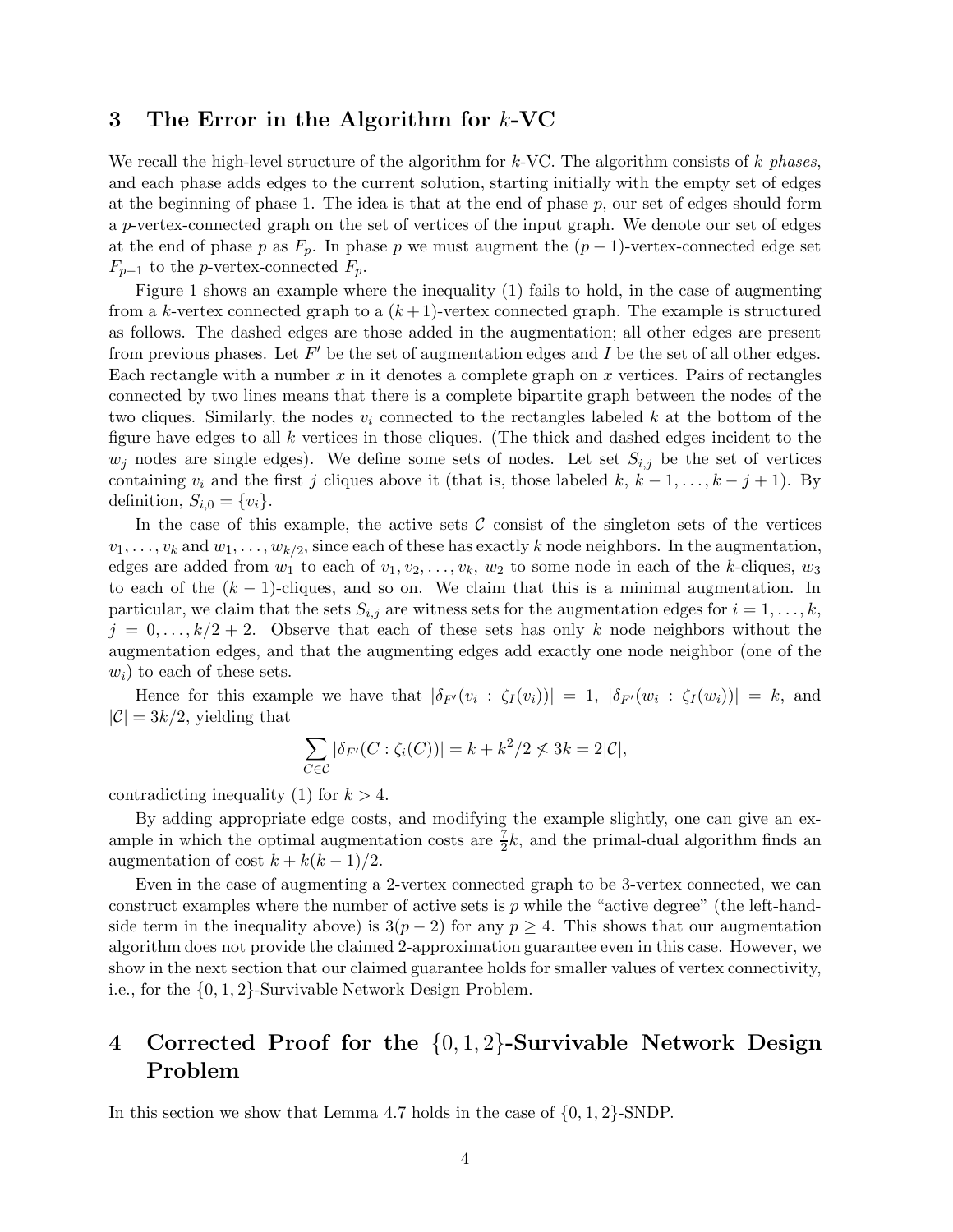

Figure 1: Bad example for inequality (1) for the k-VC problem.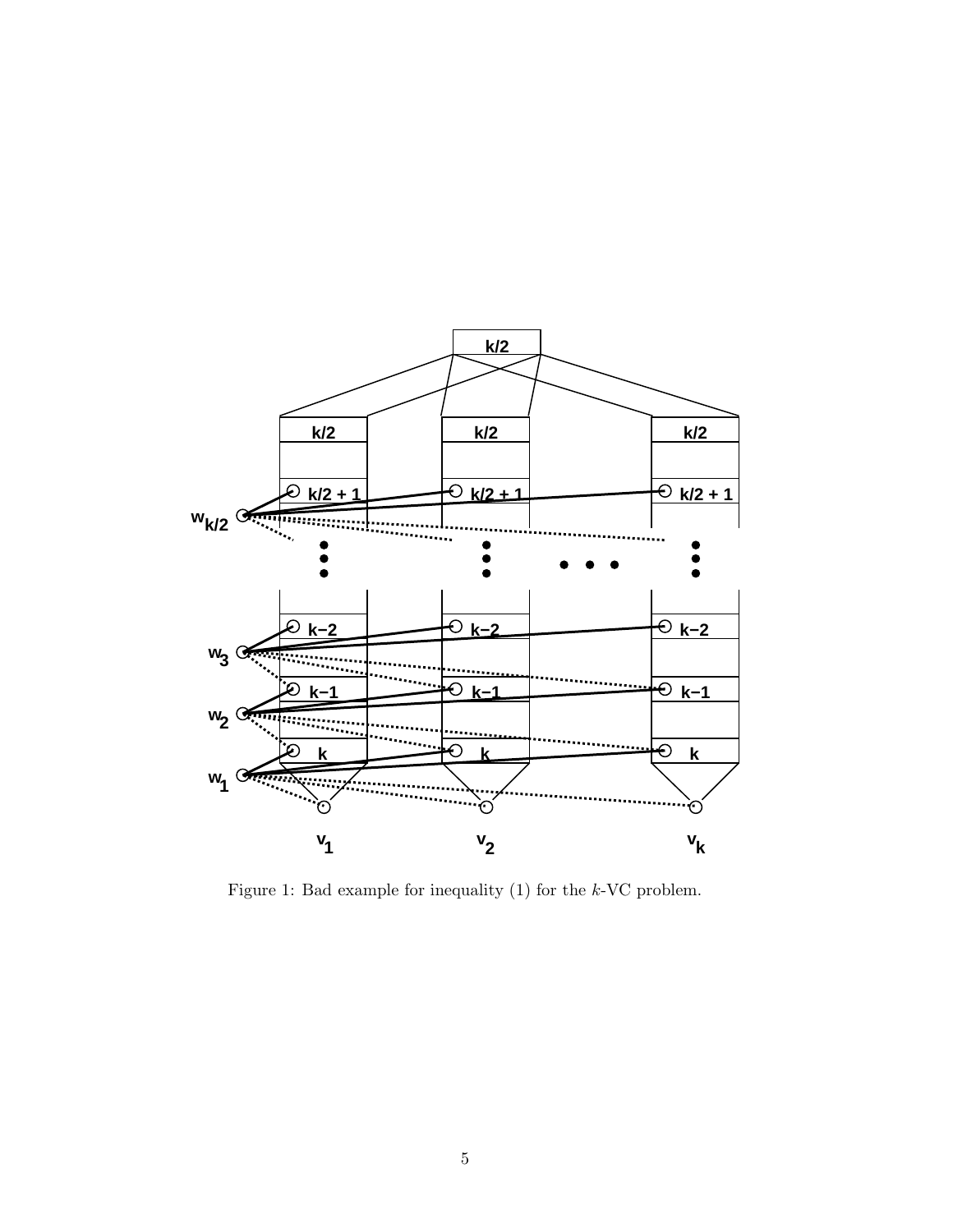First, we recall the high-level algorithm for solving the survivable network design problem when  $r_{ij} \in \{0, 1, 2\}$ . The algorithm here will have two phases. In the first phase, we find a solution for the network design problem with requirements  $r'_{ij} = \max(r_{ij} - 1, 0)$ . In the second phase, we augment this solution to find a feasible solution for the original problem. Essentially the first phase finds a set of edges to connect all pairs of vertices i, j for which  $r_{ij} = 2$ , and the second phase finds a second vertex-disjoint path for these pairs of vertices, as well as edges to connect all pairs  $i, j$  for which  $r_{ij} = 1$ .

Notice that when finding a set of edges to solve the problem of the first phase, there is no difference between edge-connectivity and vertex-connectivity. Hence we can use an approximation algorithm for the edge-connectivity survivable network design problem in which  $r'_{ij} \in \{0, 1\}$ . The first such algorithm for this problem is due to Agrawal, Klein, and Ravi [1]. For the sake of our analysis, we use the algorithm of Goemans and Williamson [5]. Let  $F_1$  denote the set of edges returned by this algorithm.

To find an augmenting set of edges in the second phase, we once again use the augmenting subroutine AUGMENT. We call AUGMENT on a modified graph  $G' = (V', E')$ . For every edge  $(i, j) \in F_1$  such that  $r_{ij} = 2$ , we create a new vertex u that subdivides the edge  $(i, j)$ . That is, for each such edge  $(i, j)$ , we add u to V, remove  $(i, j)$  from E, and add edges  $(i, u)$  and  $(u, j)$ . We split the cost of the edge  $(i, j)$  equally between the two new edges; i.e., we set  $c_{iu} = c_{uj} = \frac{c_{ij}}{2}$  $\frac{ij}{2}$ . Our reason for doing this subdivision is so that  $i$  and  $j$  are no longer adjacent in the modified graph, and so that we will be able to apply Menger's Theorem. Note that there is a solution  $F'_1$ in  $G'$  corresponding to  $F_1$  in  $G$ .

To use AUGMENT, we set  $h(S) = 1$  exactly when there exist  $i \in S$ ,  $j \in \zeta_{F'_1}(S)$  (in the modified graph G') such that  $|\Gamma_{F'_1}(S)| < r_{ij}$ . This can happen in one of two ways. If  $r_{ij} = 2$ , then i and j need to be 2-vertex-connected but are separated by a cutvertex. If  $r_{ij} = 1$  then i and j need to be connected, but are in different connected components. AUGMENT will return a set of edges  $F' \subseteq E' - F'_1$  such that  $|\delta_{F'}(S : \zeta_{F'_1}(S))| \ge 1$  whenever  $h(S) = 1$ . By the definition of h and  $F'_1$ , for any two  $i, j$  such that  $r_{ij} = 2$ , the set of edges  $F'_1 \cup F'$  will contain no cutvertex separating i and j in the modified graph. Similarly, for any two i, j such that  $r_{ij} = 1$ , there will exist a path in  $F'_1 \cup F'$  from i to j in the modified graph. Notice that since there are no edges in  $E' - F'_1$ involving the new vertices of the modified graph, the set of edges  $F'$  is a subset of edges of the original graph. Thus  $F_2 \leftarrow F_1 \cup F'$  is a feasible solution to the original problem in the original graph: the non-existence of a cutvertex separating any i, j with  $r_{ij} = 2$  in the modified graph implies that there are two vertex-disjoint paths between i and j in the edge set  $F_2$ , and similarly that i and j are connected in  $F_2$  if  $r_{ij} = 1$ .

For the first (Edge-SNDP) phase, the performance guarantee correctly follows from Agrawal, Klein, and Ravi [1], or Goemans and Williamson [5]. For the proof of performance guarantee of the AUGMENT procedure in the second phase, recall that in Lemma 4.7, we made the following key claim that was erroneous for the k-VC.

**Claim 4.1** Consider an edge  $e \in \delta_{F'}(C : \zeta(C))$  for some  $C \in \mathcal{C}$ . Let  $(v_{S_e}, v_T)$  be the edge defined by the witness set  $S_e$ . The active set C must be associated with either  $v_{S_e}$  or  $v_T$ .

We now give a detailed proof of the above claim in this case.

Proof: We consider two cases:  $C \subseteq S_e$  or  $C \cap S_e = \emptyset$ . These are exhaustive since an active set such as C cannot cross a violated witness set such as  $S_e$ .

Case 1:  $C \subseteq S_e$ .

First, note that if  $S_e$  is a witness set for edge e, then  $\delta_{F'}(S_e : \zeta(S_e)) = \{e\}$ . Suppose for a contradiction that C is not associated with  $S_e$  in this case. Then, there must be a S' such that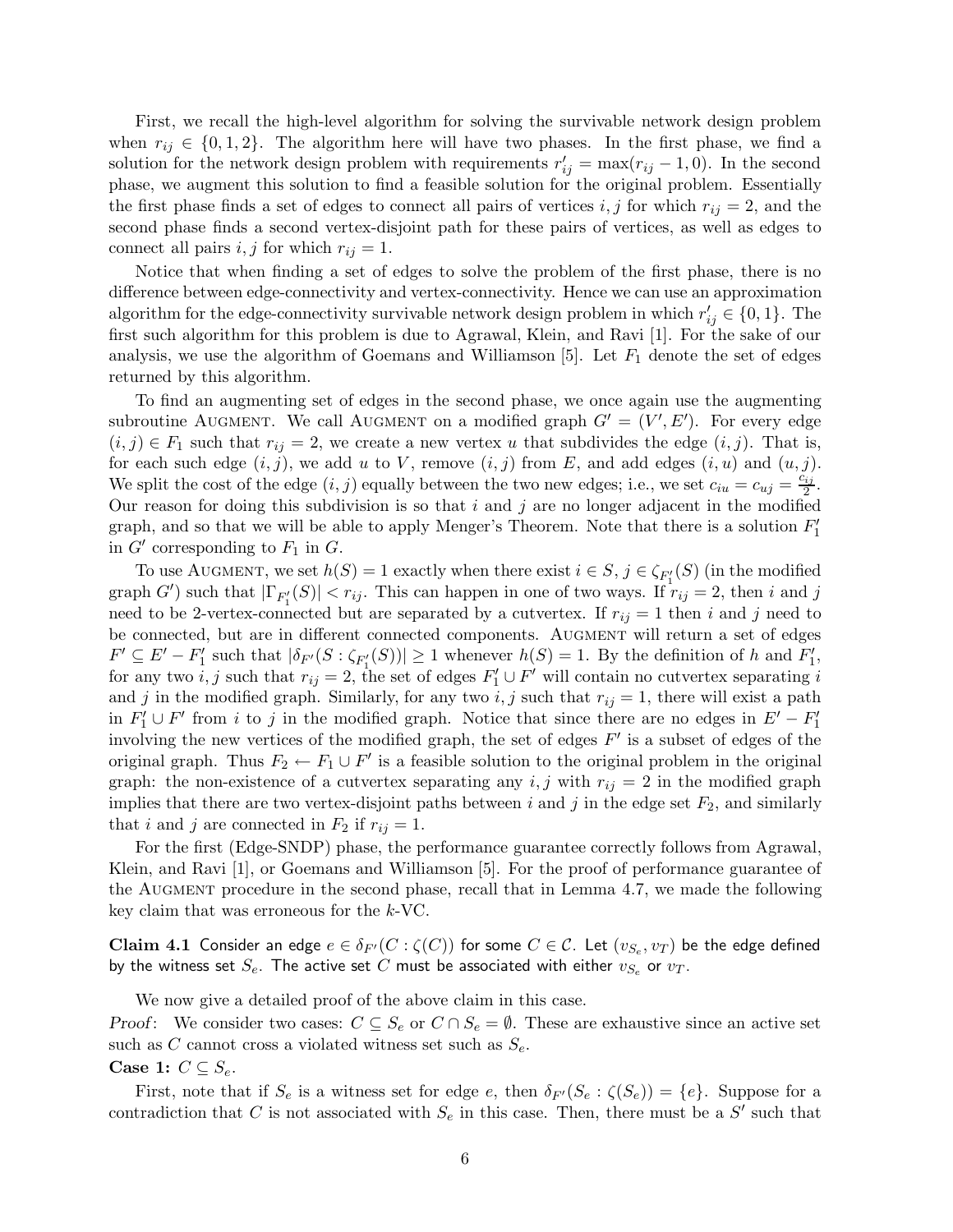

Figure 2: Case 1 of Claim 4.1.

 $C \subseteq S' \subseteq S_e$  and  $S'$  is in the laminar witness family. We claim this implies that  $\delta_{F'}(S': \zeta(S')) \ni e$ . We know  $C \subseteq S'$  which contains one endpoint of e. Also, since  $\Gamma(S') \subseteq S_e \cup \Gamma(S_e)$ ,  $\zeta(S_e) \subseteq \zeta(S')$ . Thus the other endpoint of e, which is in  $\zeta(S_e)$ , must also be in  $\zeta(S')$ , and  $e \in \delta_{F'}(S' : \zeta(S'))$ . However,  $S'$  cannot be a witness set for otherwise there would be two witnesses in the family for e, a contradiction. See Figure 2 for an illustration of this case.

We note that the proof of this case does not use the restricted setting of the  $\{0,1,2\}$ -vertexconnectivity problem.

### Case 2:  $C \cap S_e = \emptyset$ .

Let  $e = (u, v)$  where  $u \in S_e$  and  $v \in C$ . Let the parent of  $S_e$  in the laminar witness family be T, and suppose for a contradiction that C is not associated with T. This implies that  $C \nsubseteq T$  or that  $T \cap C = \emptyset$ .

In this case we first note that v must belong to  $\Gamma(T)$ , the node-neighborhood of T. For otherwise, e would be in  $\delta_{F'}(T : \zeta(T))$  and there would be two sets in the family  $(S_e \text{ and } T)$ witnessing e.

This implies that T must be a witness set of type  $(2)$ , i.e., there is a pair i, j of nodes with  $i \in T$  and  $j \in \zeta(T)$  with  $r_{ij} = 2$  but i and j are separated by the cutvertex v in the current graph  $F_1 \cup F$  (when C was active; see Figure 3). Note that v must be this cutvertex since  $\Gamma_{F_1 \cup F} = \{v\}$ . By the property of phase 1 of the algorithm, there is a path already between  $i$  and  $j$  in the current graph and  $v$  is a cutvertex separating them lying on this path.

The key observation then is that  $j \in C$  since otherwise C, which contains v on the path from i to j, will have at least two node neighbors in the current graph along this path, one in  $T$  and the other in  $V - T - \{v\}$ , contradicting that C is active (See Figure 3).

Now, since T is violated of type (2), we infer that  $\zeta(T)$  is also violated (since  $\Gamma(\zeta(T)) \subset \Gamma(T)$ ) and this is not empty since it contains j and not i, which means  $\Gamma(\zeta(T)) = \{v\}.$ 

But then we see that  $\zeta(T)$  and C cross in this case (since v is in C and not in  $\zeta(T)$  and also  $\zeta(T) \nsubseteq C$  since C is minimally violated), a contradiction.

This shows that the 3-approximation guarantee of our two-stage algorithm correctly holds for the {0,1,2}-Vertex-Connectivity problem.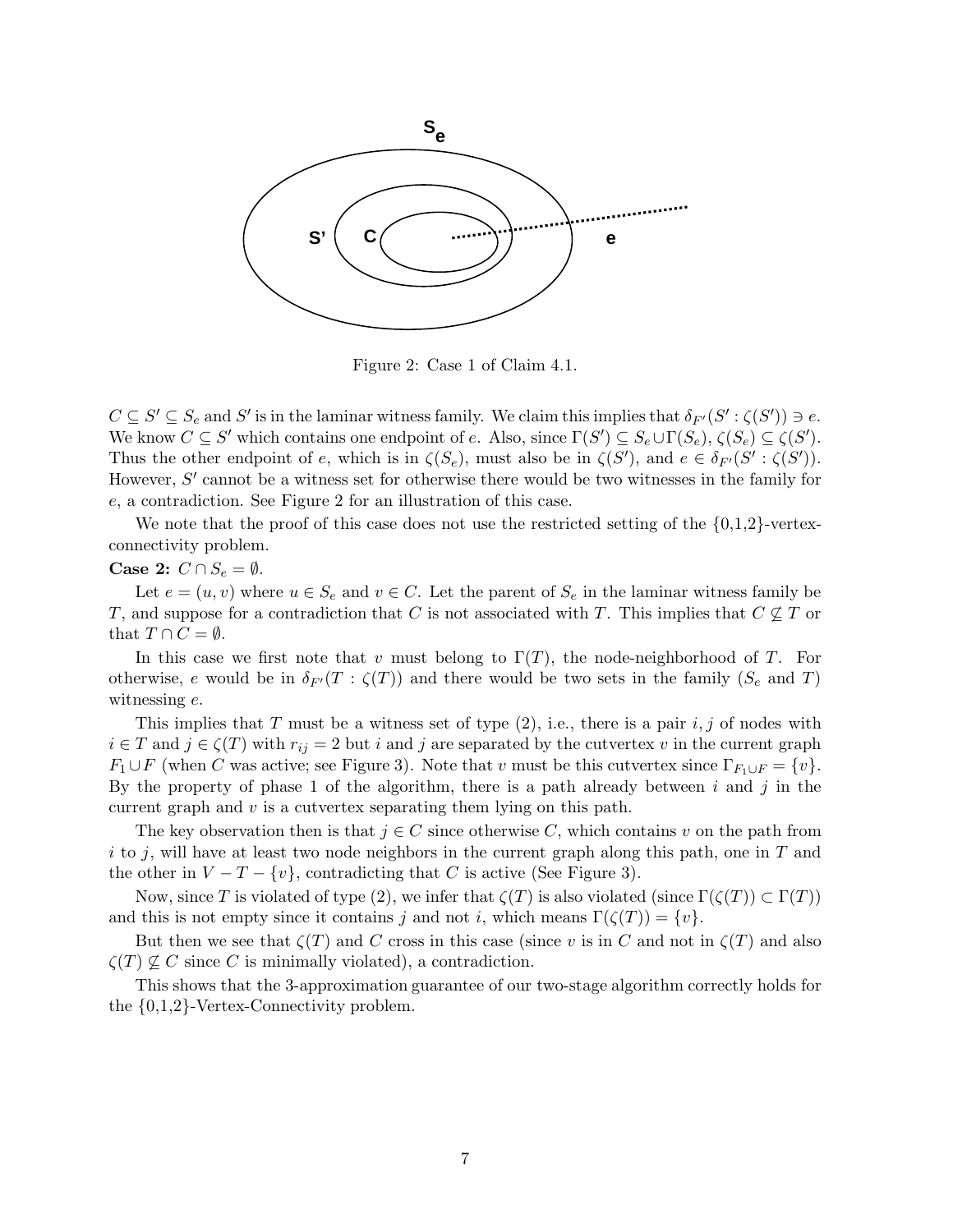

Figure 3: Case 2 of Claim 4.1.

## 5 Concluding Remarks

We remark that the structural lemmas (Lemmas 4.9-12) in our paper [10] are correct and may be useful in other contexts.

Recently, Fleischer [3] has presented an algorithm with an improved 2-approximation guarantee for the minimum-cost  $\{0, 1, 2\}$ -Survivable Network Design Problem, by adapting a technique of Jain [7]. She also describes the limitation of this LP rounding technique for solving the k-VC problem by exhibiting a family of examples where the largest fractional values are very small  $(\frac{1}{k})$ .

Even more recently. Cheriyan, Vempala and Vetta [2] have presented a  $6H(k)$ -approximation algorithm for k-VC for graphs with at least  $6k^2$  vertices, by combining some results on critically connected graphs by Mader  $[9]$  with a minimum-cost k-outconnected subdigraph algorithm of Frank and Tardos [4].

#### Acknowledgments

We thank Zeev Nutov for bringing the error reported here to our attention, and Joseph Cheriyan, Guy Kortsarz, and Tibor Jordan for discussions and comments related to it.

## References

- [1] Ajit Agrawal, Philip Klein, and R. Ravi. When trees collide: An approximation algorithm for the generalized Steiner problem on networks. SIAM Journal on Computing, 24:440–456, 1995.
- [2] Joseph Cheriyan, Santosh Vempala, and Adrian Vetta. An approximation algorithm for the minimum-cost k-vertex connected subgraph. Submitted for journal publication, 2001.
- [3] Lisa Fleischer. A 2-approximation for minimum cost  $\{0, 1, 2\}$  vertex connectivity. In Karen Aardal and Bert Gerards, editors, Proceedings of the 8th International Conference on Integer